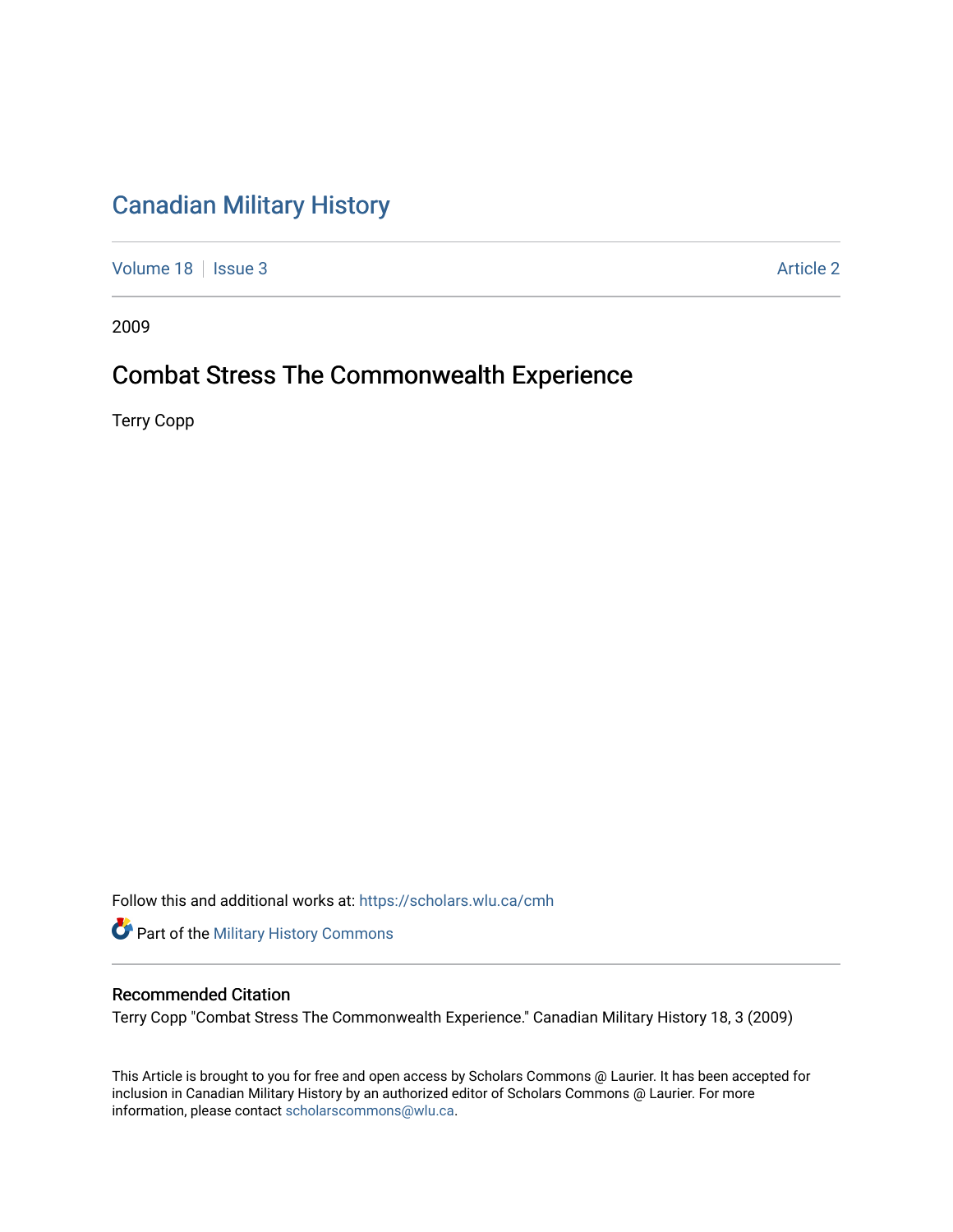# **Combat Stress The Commonwealth Experience**

## **Terry Copp**

*This article is the text of Copp's presentation to the 2007 Security and Defence Forum Conference in Ottawa.* Combat Stress: The Commonwealth Experience *is in press.*

This brief presentation is derived from work I am undertaking with my colleague Mark Humphries for the Canadian Defence Academy. We are completing an edited book of readings titled *Combat Stress: The Commonwealth Experience*. The book will offer examples of the ways in which psychiatrists and psychologists have sought to understand the origin, prevention and treatment of combat stress and its aftermath. The purpose of the book is to provide historical perspective on the ideas presented by contemporary specialists in military history.

Currently the Canadian Forces and Veterans Affairs Canada (VAC) use the term operational stress injuries, rather than combat stress, critical incident stress, battle shock, combat fatigue, battle exhaustion, anxiety neurosis, or shell shock but all these terms are attempts to describe similar phenomena. My own favourite is "Not Yet Diagnosed (Nervous)."

Since the conference is focused on post-Afghanistan foreign and defence policy we can begin with the relatively non-controversial statement that the best available evidence suggests that operational stress injuries, including post-traumatic stress disorder (PTSD), increase with exposure to combat and we may therefore expect that a significant

Abstract: Psychiatrists and psychologists have sought to diagnose and treat war-related trauma by applying the intellectual and social constructs current in their profession. Whether derived from Freudian and other psycho-dynamic theories or physiological approaches, the concepts employed have rarely been evidencebased. This article examines the question of combat stress from a historical perspective and argues that an evidence-based framework for decision-making about operational stress injuries is essential.

percentage of those troops deployed to Kandahar will experience combat stress in Afghanistan while a much larger number will subsequently develop symptoms of stress-related illness including depression and PTSD.<sup>1</sup> Current estimates of the likely numbers should be treated with caution as much depends on definitions, access to health care and the culture surrounding those who respond to questionnaires. Without firm numbers on the incidence of PTSD in the general population, a control group of age-categorized civilians and the military in general, quoting a percentage figure for PTSD among previously deployed troops is not very helpful.

This deliberately general statement requires an explanation which is part autobiographical. I first became interested in this subject while researching the operational and tactical history of the Canadian Army in the Second World War. Historians had paid little attention to the effects of what was then called battle exhaustion even though up to 25 percent of battlefield casualties were evacuated to psychiatric centres. Together with Bill McAndrew, we published *Battle Exhaustion: Soldiers and Psychiatrists in the Canadian Army*  1939-1945 in 1990.<sup>2</sup> The book was well received, particularly in the United States and the United Kingdom, and I began work on a much larger project designed to analyze developments after 1945.

During the research for *Battle Exhaustion* I interviewed many of the Canadian psychiatrists who had played key roles in the wartime army and postwar veterans' reestablishment programs. I was especially influenced by three pragmatic Canadian doctors, J.C. Richardson, Burdett McNeel and Travis Dancey who had served with distinction during and after the war. Their influence is evident in my previous publications<sup>3</sup> and this presentation.

During the 1990s I began similar interviews with American and especially British psychiatrists including the Director of British Army Psychiatry, Brigadier Peter Abraham. It was soon evident that

3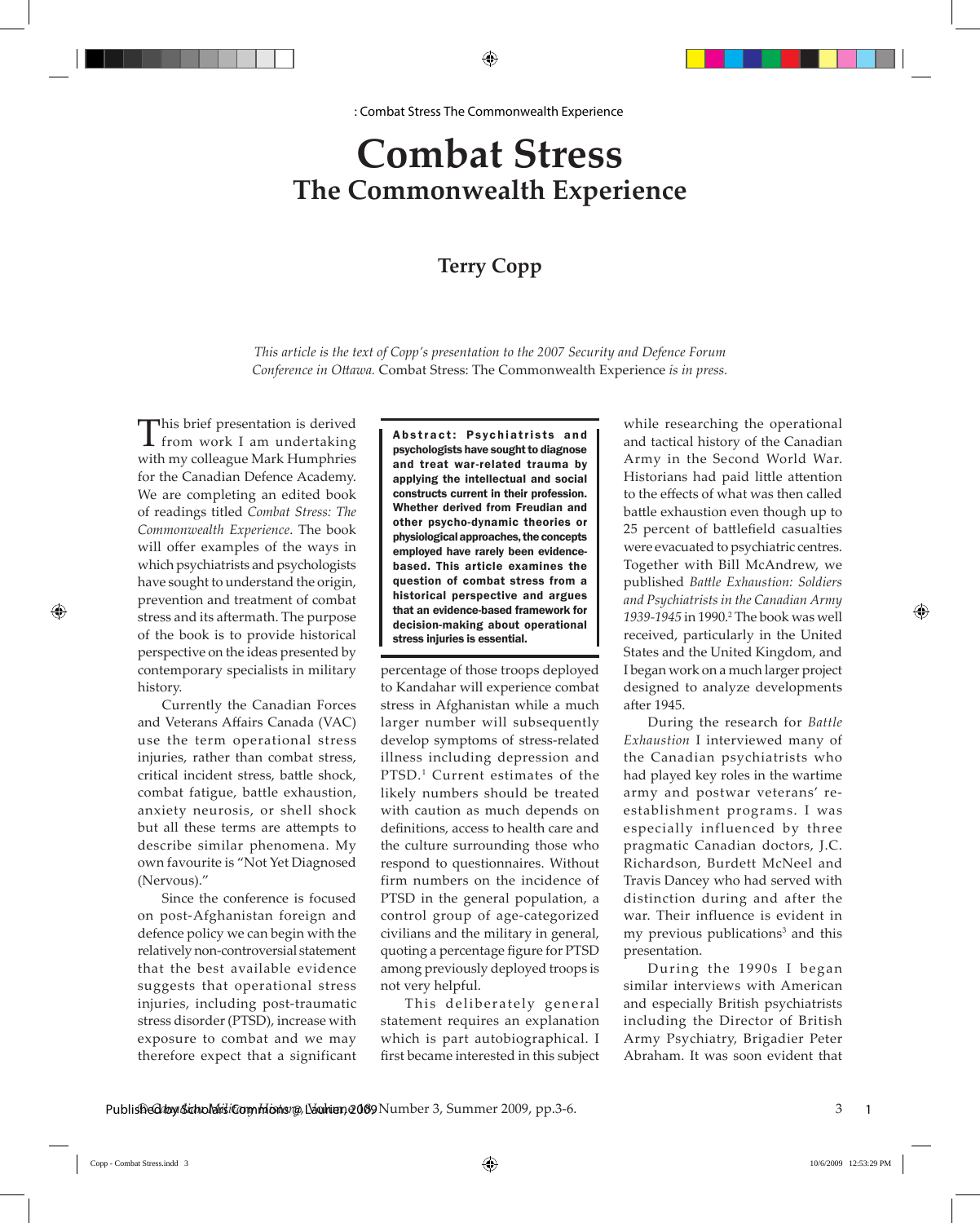the scope of the proposed project would require external funding and time release from the classroom but the guardians of the medical history field were not impressed. An historian without credentials in medicine, psychiatry or psychology was not acceptable as the principal investigator for such a project so I returned to the study of operational matters while maintaining an interest in the area.

 I tell this story because the literature on combat stress and PTSD is largely the work of professional psychiatrists and psychologists who are pursuing specific methodological or research agendas. There is nothing surprising in this but since the research agendas frequently conflict it is important to determine which studies are evidence-based. For example my files include material on a wide range of treatments for PTSD including craniosacral therapy, yoga, a "virtual Iraq" simulation using a modified X-box "Full Spectrum Warrior" game and many others. Positive results reported are largely due to the placebo effect and are reminiscent of earlier enthusiasm for faradism (the employment of an electrically-charged wire brush) insulin sub-coma therapy, LSD, hypnosis, de-patterning and many other abandoned treatment methods. Perhaps an historian's overview can be of some value.

Let us begin with a thesis statement. The argument of this paper is that throughout the 20th and 21st centuries psychiatrists and psychologists have sought to diagnose and treat war-related trauma by applying the intellectual and social constructs current in their profession. Whether derived from Freudian and other psychodynamic theories or physiological approaches, the concepts employed have rarely been evidence-based. Anecdotes and famous case studies have underpinned most psychiatric research.

One of the major sources of confusion in current discussions of operational stress injuries is the problem of distinguishing between acute stress casualties on the battlefield and delayed responses including PTSD. In the First and Second World Wars, casualty clearing stations were overwhelmed with individuals who had broken down

under intense combat conditions. During the Great War many if not most of these breakdowns were characterized by "hysteria," including paralysis of limbs, speech or other functions. Such reactions largely disappeared in the Second World War to be replaced by withdrawal, trembling and pronounced startle reactions. Individuals appear to have unconsciously displayed symptoms of sufficient intensity to achieve primary gain – immediate relief from the stressful situation in ways acceptable to psychiatrists of the era.<sup>4</sup>

During the Korean and especially the Vietnam War the incidence of acute reactions to combat declined dramatically. Many explanations for this remarkable situation have been put forward with some consensus that the one-year rotation policy was critical in maintaining the soldiers will to keep it together for the balance of his tour.

During the period when I was more actively involved in this research British military psychiatrists dealing with the Falklands, Northern Ireland and Balkan deployments were confident that the selection, training and treatment methods



The stress of battle clearly shows on the face of a Canadian infantryman as he has his physical wounds attended to during the harsh fighting in the Scheldt Estuary, October 1944.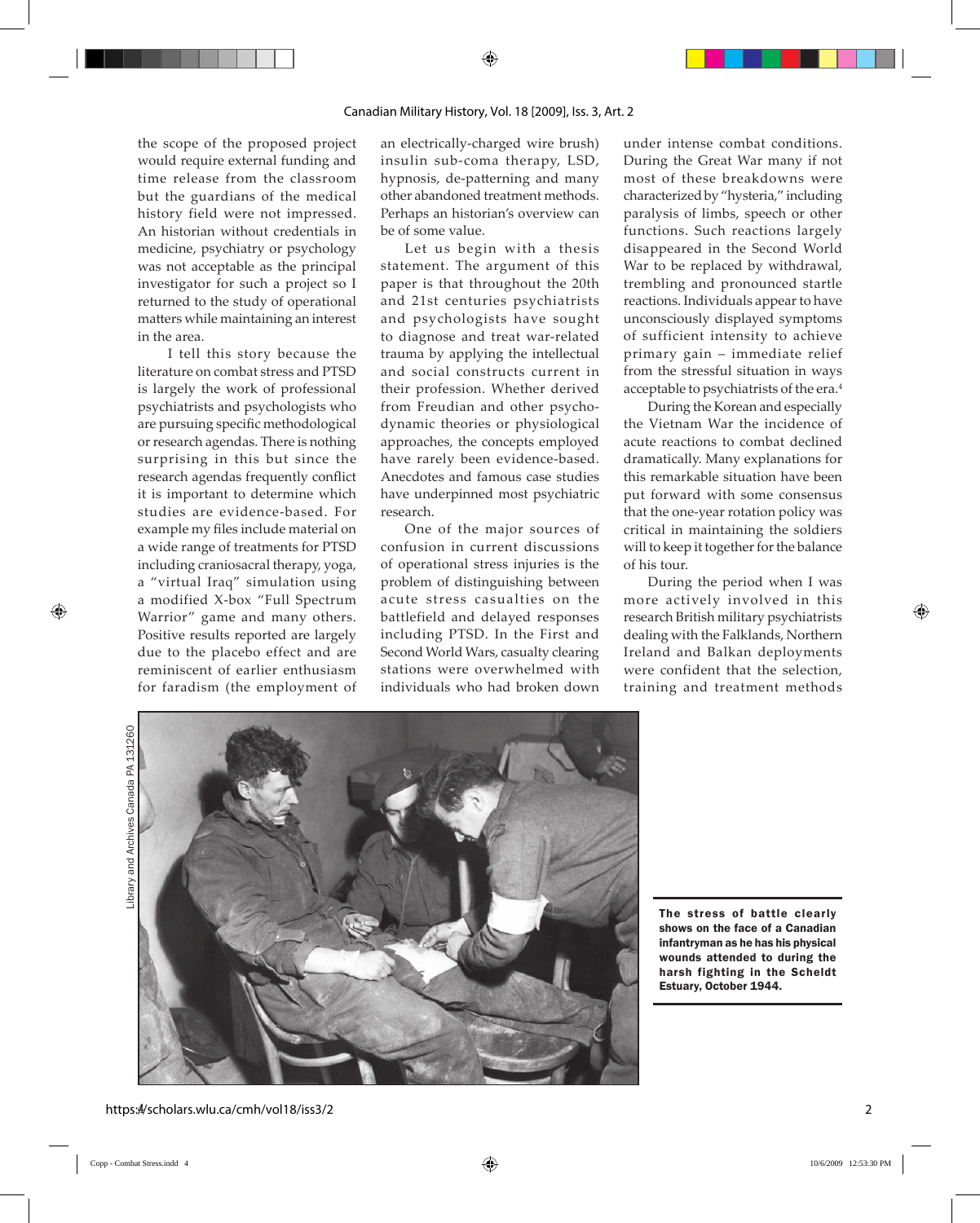employed in the British Army had reduced "battleshock" to a minimum. Furthermore in the words of Brigadier Abraham, who took me to task in the *British Army Review* for suggesting otherwise, "exhaustion or shock need only be temporary and it is up to everyone from junior commanders to doctors to see that it is so."<sup>5</sup>

Unfortunately what really appears to have happened is that a different way of manifesting the symptoms of stress similar to those which had lead to the diagnosis of Post-Vietnam Syndrome and eventually PTSD had emerged in the United Kingdom. The British Ministry of Defence (MOD) was quite unprepared for the situation having insisted that through the application of the classic principles of forward psychiatry – proximity, immediacy and expectancy – the rate of full recovery would be very high. If a chronic neurosis developed it was due to pre-enlistment genetic or developmental factors. PTSD was viewed as a result of the particular circumstances of the Vietnam War, a conscript army and a peculiarly American reaction to the conflict.

When more than 2,000 British veterans joined a class action suit originally brought by survivors of incidents in the Falklands, the High Court of England and Wales accepted the explanations of the MOD and denied the claimants' argument that the army had failed to provide adequate measures of prevention, detection and treatment for PTSD.<sup>6</sup> The High Court judge, Mr. Justice Owens, did recognize that by 2003 when his judgment was rendered, PTSD had become widely recognized placing a new burden on the MOD but, he noted, this was not the case in 1980. He also recognized that:

the ultimate function of the military is to fight and win in battle. This meant that there will always be a necessary culture of toughness. It is a culture of mutual dependence in which the interests of the individual are subordinated to those of the organization.7

Mr. Justice Owens also dismissed claims that the screening, predeployment and post-deployment briefings in relation to stress were inadequate. There is, he wrote, "no conclusive or empirical evidence" that screening or such briefings are effective,<sup>8</sup> a view now widely shared.

The High Court case is of considerable interest because Mr. Justice Owens listened to a complex debate sifting the evidence with care. He held, correctly, that while there were many ideas and opinions about stress-related injuries there was remarkably little credible research available to support the various arguments. The one area where he was reasonably confident about the evidence of efficacy was with regard to current treatment options for PTSD. He agreed that Cognitive Behaviour Therapy (CBT) alone or in combination with antidepressant drugs such as selective serotonin reuptake inhibitors (SSRIs) appeared to be effective. It was, however, apparent that CBT, as presently understood, was not available until the late  $1990s$ . $9$ 

We may now return to the Canadian scene where a similar pattern may be discerned. After a lengthy period of denial, uncertainty and the ad hoc provision of stressrelated pensions National Defence and VAC moved towards a measured approach which may yield better results. The VAC website for "clients" currently offers the following statement on mental health support for veterans:

Given the complexity of today's military operations, many members of the Canadian Forces (CF) may return home with a variety of operational stress injuries, such as

post traumatic stress disorder (PTSD) and depression. We now have in place mental health programs, services and policies that offer you and your family continuous mental health support. These services include early intervention and treatment, relevant and helpful information, rehabilitation and on-going care.10

Operational Stress and Support Centres opened in Esquimalt, Edmonton, Ottawa, Valcartier and Halifax in 1999 providing a range of counseling and therapy.

Veterans Affairs Canada also shares the view that cognitive behavioural therapy, which employs a "time-limited, present-oriented approach to psychotherapy and teaches patients the cognitive and behavioural competencies needed to function adaptively,"11 provides the best results. Most importantly the Health Services Directorate of DND is currently engaged in a number of well constructed research studies which will offer policy makers and practitioners a much more substantial evidence-based framework for decision-making about operational stress injuries.

One major area of continuing concern is what was known as "the pension question." After the First World War, despite contrary evidence from psychiatrists, Canada, in common with other countries, began to provide Great War veterans with pensions for "shell shock and neurosis." By 1927 9,000 veterans were receiving modest sums and thousands more were seeking them. In our book we will offer several examples of the widespread debate over the problem of secondary gain – the maintenance of neurotic symptoms – including Dr. Travis Dancey's 1950 paper to the American Psychiatric Association titled "Treatment in the Absence of Pensioning for Psychoneurotic Veterans."<sup>12</sup>

5